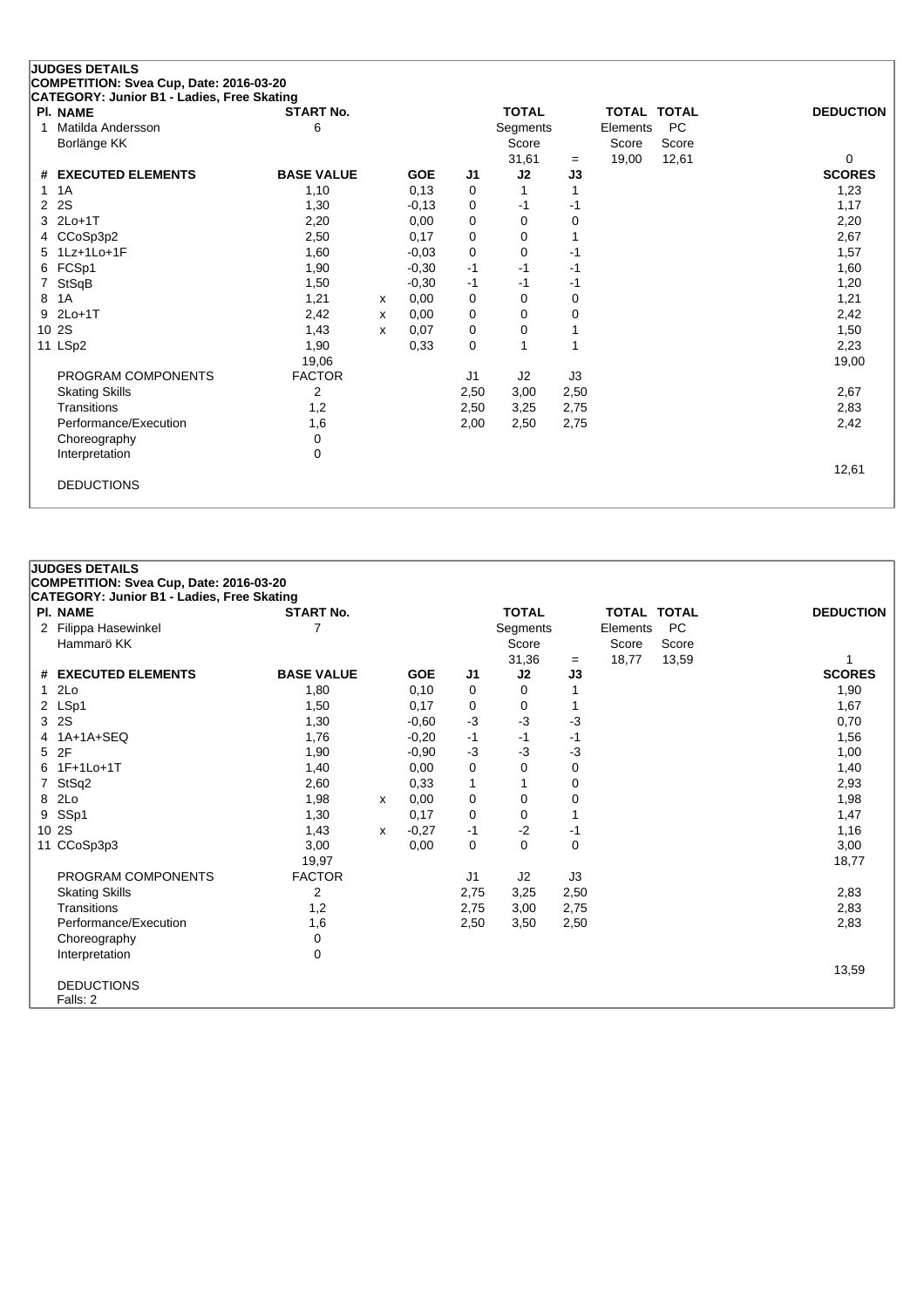## **JUDGES DETAILS COMPETITION: Svea Cup, Date: 2016-03-20**

|    | CATEGORY: Junior B1 - Ladies, Free Skating |                   |   |            |                |              |      |                    |           |                  |
|----|--------------------------------------------|-------------------|---|------------|----------------|--------------|------|--------------------|-----------|------------------|
|    | PI. NAME                                   | <b>START No.</b>  |   |            |                | <b>TOTAL</b> |      | <b>TOTAL TOTAL</b> |           | <b>DEDUCTION</b> |
|    | 3 Lisa Axelsson                            | 4                 |   |            |                | Segments     |      | Elements           | <b>PC</b> |                  |
|    | Eskilstuna IK                              |                   |   |            |                | Score        |      | Score              | Score     |                  |
|    |                                            |                   |   |            |                | 29,40        | $=$  | 18,86              | 12,04     | 1,5              |
|    | # EXECUTED ELEMENTS                        | <b>BASE VALUE</b> |   | <b>GOE</b> | J1             | J2           | J3   |                    |           | <b>SCORES</b>    |
|    | 12F                                        | 1,90              |   | $-0,10$    | -1             | 0            | 0    |                    |           | 1,80             |
|    | 2 2T                                       | 1,30              |   | $-0,27$    | $-2$           | -1           | -1   |                    |           | 1,03             |
|    | 3 2Lo                                      | 1,80              |   | $-0,70$    | $-3$           | $-2$         | $-2$ |                    |           | 1,10             |
|    | 4 CCoSp3p3                                 | 3,00              |   | 0,00       | 0              | 0            | 0    |                    |           | 3,00             |
|    | 5 2S+1T                                    | 1,70              |   | $-0,07$    | 0              | 0            | -1   |                    |           | 1,63             |
| 6. | 1A                                         | 1,21              | x | $-0.07$    | 0              | $-1$         | 0    |                    |           | 1,14             |
|    | 7 FCSSp1                                   | 1,90              |   | $-0,30$    | 0              | $-2$         | -1   |                    |           | 1,60             |
|    | 8 1A+1Lo+2S                                | 3,19              | х | 0,00       | 0              | 0            | 0    |                    |           | 3,19             |
|    | 9 2T                                       | 1,43              | x | $-0,60$    | $-3$           | -3           | $-3$ |                    |           | 0,83             |
|    | 10 StSq1                                   | 1,80              |   | 0,07       | 0              | 1            | $-1$ |                    |           | 1,87             |
|    | 11 LSp1                                    | 1,50              |   | 0,17       | 0              | 0            |      |                    |           | 1,67             |
|    |                                            | 20,73             |   |            |                |              |      |                    |           | 18,86            |
|    | PROGRAM COMPONENTS                         | <b>FACTOR</b>     |   |            | J <sub>1</sub> | J2           | J3   |                    |           |                  |
|    | <b>Skating Skills</b>                      | 2                 |   |            | 2,75           | 3,50         | 2,50 |                    |           | 2,92             |
|    | Transitions                                | 1,2               |   |            | 2,50           | 3,00         | 2,00 |                    |           | 2,50             |
|    | Performance/Execution                      | 1,6               |   |            | 2,00           | 1,75         | 2,25 |                    |           | 2,00             |
|    | Choreography                               | 0                 |   |            |                |              |      |                    |           |                  |
|    | Interpretation                             | 0                 |   |            |                |              |      |                    |           |                  |
|    |                                            |                   |   |            |                |              |      |                    |           | 12,04            |
|    | <b>DEDUCTIONS</b>                          |                   |   |            |                |              |      |                    |           |                  |
|    | Time Violation: 1<br>Falls: 1              |                   |   |            |                |              |      |                    |           |                  |

#### **JUDGES DETAILS**

**COMPETITION: Svea Cup, Date: 2016-03-20**

|   | <b>CATEGORY: Junior B1 - Ladies, Free Skating</b> |    |                   |   |            |      |                |      |                    |           |                  |
|---|---------------------------------------------------|----|-------------------|---|------------|------|----------------|------|--------------------|-----------|------------------|
|   | <b>PI. NAME</b>                                   |    | <b>START No.</b>  |   |            |      | <b>TOTAL</b>   |      | <b>TOTAL TOTAL</b> |           | <b>DEDUCTION</b> |
|   | 4 Malin Nilsson                                   |    | 5                 |   |            |      | Segments       |      | Elements           | <b>PC</b> |                  |
|   | <b>IFK Västerås KK</b>                            |    |                   |   |            |      | Score          |      | Score              | Score     |                  |
|   |                                                   |    |                   |   |            |      | 28,78          | $=$  | 16,91              | 11,87     | 0                |
|   | # EXECUTED ELEMENTS                               |    | <b>BASE VALUE</b> |   | <b>GOE</b> | J1   | J2             | J3   |                    |           | <b>SCORES</b>    |
|   | $1.1A+1Lo$                                        |    | 1,60              |   | 0,00       | 0    | 0              | 0    |                    |           | 1,60             |
|   | 2 2S+1Lo                                          |    | 1,80              |   | 0,00       | 0    | 0              | 0    |                    |           | 1,80             |
|   | 3 2F                                              |    | 1,90              |   | $-0,40$    | $-2$ | -1             | -1   |                    |           | 1,50             |
|   | 4 LSp1                                            |    | 1,50              |   | 0,00       | 0    | 0              | 0    |                    |           | 1,50             |
|   | 5 StSq2                                           |    | 2,60              |   | 0,17       | 0    | 0              |      |                    |           | 2,77             |
| 6 | 1A                                                |    | 1,21              | х | 0,07       | 0    | 0              |      |                    |           | 1,28             |
|   | $7$ $2F <$                                        | << | 0,55              | x | $-0,27$    | $-2$ | $-3$           | -3   |                    |           | 0,28             |
|   | 8 FCSpB                                           |    | 1,60              |   | $-0,40$    | $-1$ | -1             | $-2$ |                    |           | 1,20             |
|   | 9 1Lz+1T+1Lo                                      |    | 1,65              | х | $-0,03$    | 0    | 0              | -1   |                    |           | 1,62             |
|   | 10 2S                                             |    | 1,43              | x | $-0,07$    | 0    | 0              | -1   |                    |           | 1,36             |
|   | 11 CCoSp3p1                                       |    | 2,00              |   | 0,00       | 0    | 0              | 0    |                    |           | 2,00             |
|   |                                                   |    | 17,84             |   |            |      |                |      |                    |           | 16,91            |
|   | PROGRAM COMPONENTS                                |    | <b>FACTOR</b>     |   |            | J1   | J <sub>2</sub> | J3   |                    |           |                  |
|   | <b>Skating Skills</b>                             |    | 2                 |   |            | 2,25 | 2,75           | 2,50 |                    |           | 2,50             |
|   | Transitions                                       |    | 1,2               |   |            | 2,75 | 2,50           | 2,25 |                    |           | 2,50             |
|   | Performance/Execution                             |    | 1,6               |   |            | 2,25 | 2,25           | 2,75 |                    |           | 2,42             |
|   | Choreography                                      |    | 0                 |   |            |      |                |      |                    |           |                  |
|   | Interpretation                                    |    | 0                 |   |            |      |                |      |                    |           |                  |
|   |                                                   |    |                   |   |            |      |                |      |                    |           | 11,87            |
|   | <b>DEDUCTIONS</b>                                 |    |                   |   |            |      |                |      |                    |           |                  |
|   |                                                   |    |                   |   |            |      |                |      |                    |           |                  |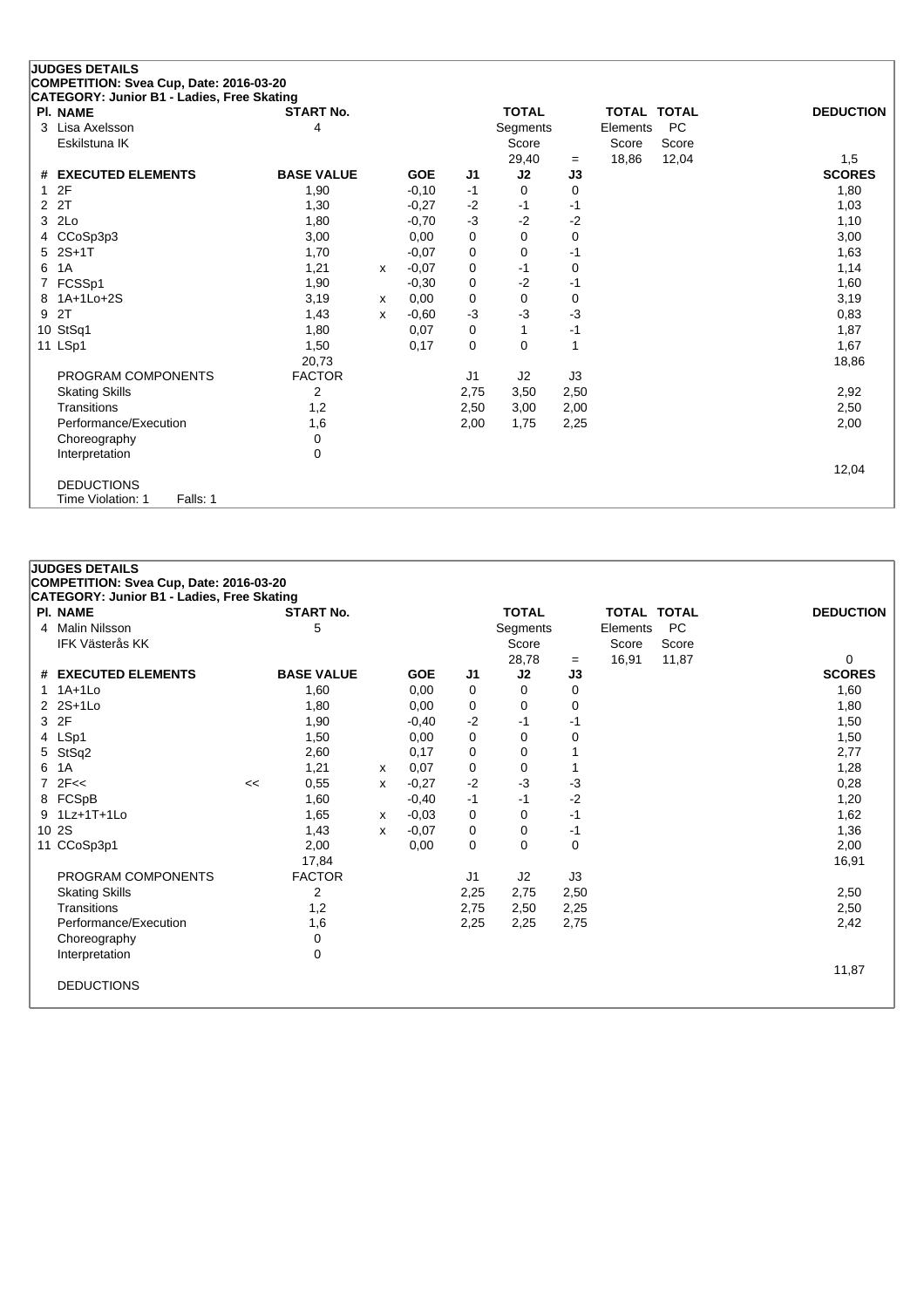|                | <b>JUDGES DETAILS</b>                      |         |                   |   |            |                          |                          |              |          |                    |                  |
|----------------|--------------------------------------------|---------|-------------------|---|------------|--------------------------|--------------------------|--------------|----------|--------------------|------------------|
|                | COMPETITION: Svea Cup, Date: 2016-03-20    |         |                   |   |            |                          |                          |              |          |                    |                  |
|                | CATEGORY: Junior B1 - Ladies, Free Skating |         |                   |   |            |                          |                          |              |          |                    |                  |
|                | <b>PI. NAME</b>                            |         | <b>START No.</b>  |   |            |                          | <b>TOTAL</b>             |              |          | <b>TOTAL TOTAL</b> | <b>DEDUCTION</b> |
| 5              | Karin Törnblom                             |         | 8                 |   |            |                          | Segments                 |              | Elements | <b>PC</b>          |                  |
|                | <b>Brinka Sandviken KK</b>                 |         |                   |   |            |                          | Score                    |              | Score    | Score              |                  |
|                |                                            |         |                   |   |            |                          | 28,00                    | $=$          | 15,57    | 12,43              | $\mathbf 0$      |
| #              | <b>EXECUTED ELEMENTS</b>                   |         | <b>BASE VALUE</b> |   | <b>GOE</b> | J1                       | J2                       | J3           |          |                    | <b>SCORES</b>    |
|                | 2Lo<                                       | $\prec$ | 1,30              |   | $-0,50$    | $-1$                     | $-2$                     | $-2$         |          |                    | 0,80             |
| 2              | 2S                                         |         | 1,30              |   | 0,00       | 0                        | $\Omega$                 | 0            |          |                    | 1,30             |
| 3              | 1F                                         |         | 0,50              |   | $-0.03$    | $-1$                     | 0                        | $\mathbf 0$  |          |                    | 0,47             |
| 4              | 2Lo<                                       | $\,<$   | 1,30              |   | $-0,40$    | $-1$                     | $-2$                     | -1           |          |                    | 0,90             |
| 5              | CoSp2p2                                    |         | 1,50              |   | 0,00       | 0                        | $\Omega$                 | 0            |          |                    | 1,50             |
| 6              | StSq1                                      |         | 1,80              |   | 0,17       | 0                        | 0                        |              |          |                    | 1,97             |
| $\overline{7}$ | 2S<                                        | $\prec$ | 0,99              | X | $-0.27$    | $-1$                     | $-2$                     | -1           |          |                    | 0,72             |
| 8              | $2T+1T+1T$                                 |         | 2,31              | x | 0,00       | 0                        | $\Omega$                 | $\mathbf 0$  |          |                    | 2,31             |
| 9              | 2T                                         |         | 1,43              | X | 0,00       | 0                        | $\Omega$                 | $\Omega$     |          |                    | 1,43             |
| 10             | 1A*+1A*+SEQ                                | $\star$ | 0,00              |   | 0,00       | $\overline{\phantom{a}}$ | $\overline{\phantom{a}}$ | --           |          |                    | 0,00             |
| 11             | CCoSp3p3                                   |         | 3,00              |   | 0,07       | $-1$                     | $\Omega$                 | $\mathbf{1}$ |          |                    | 3,07             |
|                | 12 SSpB                                    |         | 1,10              |   | 0,00       | 0                        | $\Omega$                 | $\Omega$     |          |                    | 1,10             |
|                |                                            |         | 16,53             |   |            |                          |                          |              |          |                    | 15,57            |
|                | PROGRAM COMPONENTS                         |         | <b>FACTOR</b>     |   |            | J1                       | J2                       | J3           |          |                    |                  |
|                | <b>Skating Skills</b>                      |         | 2                 |   |            | 2,75                     | 2,75                     | 2,25         |          |                    | 2,58             |
|                | Transitions                                |         | 1,2               |   |            | 2,50                     | 2,50                     | 2,50         |          |                    | 2,50             |
|                | Performance/Execution                      |         | 1,6               |   |            | 2,75                     | 2,75                     | 2,50         |          |                    | 2,67             |
|                | Choreography                               |         | 0                 |   |            |                          |                          |              |          |                    |                  |
|                | Interpretation                             |         | 0                 |   |            |                          |                          |              |          |                    |                  |
|                |                                            |         |                   |   |            |                          |                          |              |          |                    | 12,43            |
|                | <b>DEDUCTIONS</b>                          |         |                   |   |            |                          |                          |              |          |                    |                  |
|                |                                            |         |                   |   |            |                          |                          |              |          |                    |                  |

|       | <b>JUDGES DETAILS</b>                      |                   |   |            |                |              |      |                    |           |                  |
|-------|--------------------------------------------|-------------------|---|------------|----------------|--------------|------|--------------------|-----------|------------------|
|       | COMPETITION: Svea Cup, Date: 2016-03-20    |                   |   |            |                |              |      |                    |           |                  |
|       | CATEGORY: Junior B1 - Ladies, Free Skating |                   |   |            |                |              |      |                    |           |                  |
|       | <b>PI. NAME</b>                            | <b>START No.</b>  |   |            |                | <b>TOTAL</b> |      | <b>TOTAL TOTAL</b> |           | <b>DEDUCTION</b> |
|       | 6 Linnea Lagrange                          | $\overline{2}$    |   |            |                | Segments     |      | Elements           | <b>PC</b> |                  |
|       | Uppsala Allmänna KK                        |                   |   |            |                | Score        |      | Score              | Score     |                  |
|       |                                            |                   |   |            |                | 27,31        | $=$  | 14,94              | 12,87     | 0,5              |
|       | # EXECUTED ELEMENTS                        | <b>BASE VALUE</b> |   | <b>GOE</b> | J1             | J2           | J3   |                    |           | <b>SCORES</b>    |
|       | 1Lz+1Lo+1Lo                                | 1,60              |   | 0.03       | -1             | 0            | 1    |                    |           | 1,63             |
|       | 2 2T                                       | 1,30              |   | 0,00       | 0              | 0            | 0    |                    |           | 1,30             |
|       | 3 2S                                       | 1,30              |   | 0,00       | 0              | 0            | 0    |                    |           | 1,30             |
|       | 4 CCoSp2p1                                 | 1,70              |   | 0,00       | 0              | 0            | 0    |                    |           | 1,70             |
|       | $5$ 1A+1T                                  | 1,50              |   | $-0.07$    | $-1$           | 0            | 0    |                    |           | 1,43             |
|       | $6$ 1F+1T                                  | 0,99              | X | 0,00       | 0              | 0            | 0    |                    |           | 0,99             |
|       | 7 LSp1                                     | 1,50              |   | 0,17       | 0              | 0            |      |                    |           | 1,67             |
|       | 8 StSq1                                    | 1,80              |   | 0,07       | $-1$           | 0            | 1    |                    |           | 1,87             |
|       | 9 2S                                       | 1,43              | x | $-0.60$    | $-3$           | $-3$         | -3   |                    |           | 0,83             |
| 10 1F |                                            | 0,55              | X | 0,00       | 0              | 0            | 0    |                    |           | 0,55             |
|       | 11 SSp2                                    | 1,60              |   | 0,07       | $-1$           | 0            | 1    |                    |           | 1,67             |
|       |                                            | 15,27             |   |            |                |              |      |                    |           | 14,94            |
|       | PROGRAM COMPONENTS                         | <b>FACTOR</b>     |   |            | J <sub>1</sub> | J2           | J3   |                    |           |                  |
|       | <b>Skating Skills</b>                      | $\overline{2}$    |   |            | 2,50           | 3,00         | 2,50 |                    |           | 2,67             |
|       | Transitions                                | 1,2               |   |            | 2,50           | 2,50         | 2,50 |                    |           | 2,50             |
|       | Performance/Execution                      | 1,6               |   |            | 2,50           | 3,25         | 2,75 |                    |           | 2,83             |
|       | Choreography                               | 0                 |   |            |                |              |      |                    |           |                  |
|       | Interpretation                             | 0                 |   |            |                |              |      |                    |           |                  |
|       |                                            |                   |   |            |                |              |      |                    |           | 12,87            |
|       | <b>DEDUCTIONS</b>                          |                   |   |            |                |              |      |                    |           |                  |
|       | Falls: 1                                   |                   |   |            |                |              |      |                    |           |                  |